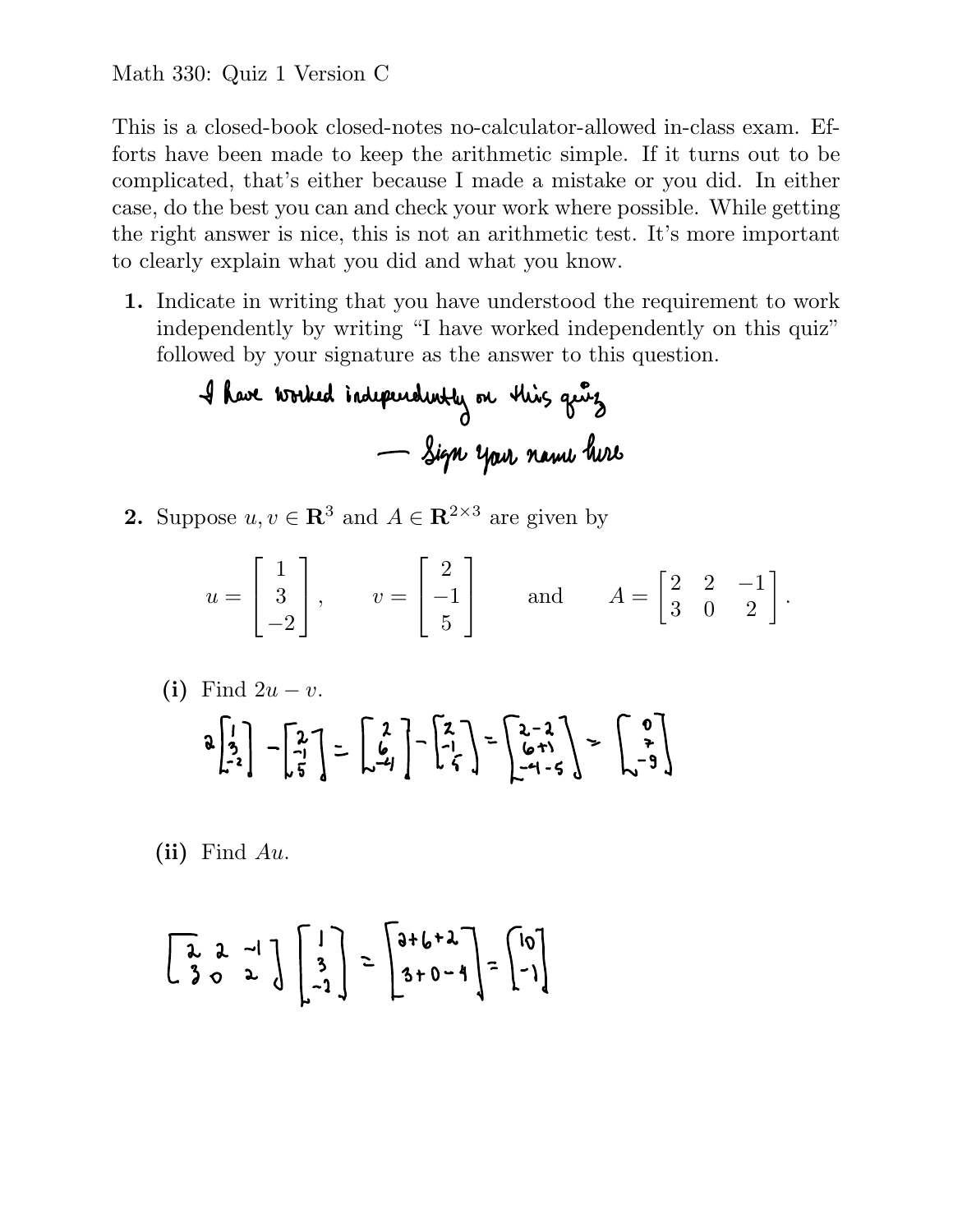

many points b ER3 that are not in Col A. The system  $Ax = b$ <br>tant be solved for such nectors b. If  $A \in \mathbb{R}^{m \times n}$  where  $n \leq m$ , then dim ColA  $\leq$  n. Since n < m there are points to  $\epsilon$ the fluot aren't in col A. Again Ax=b so inconsistent for those b's.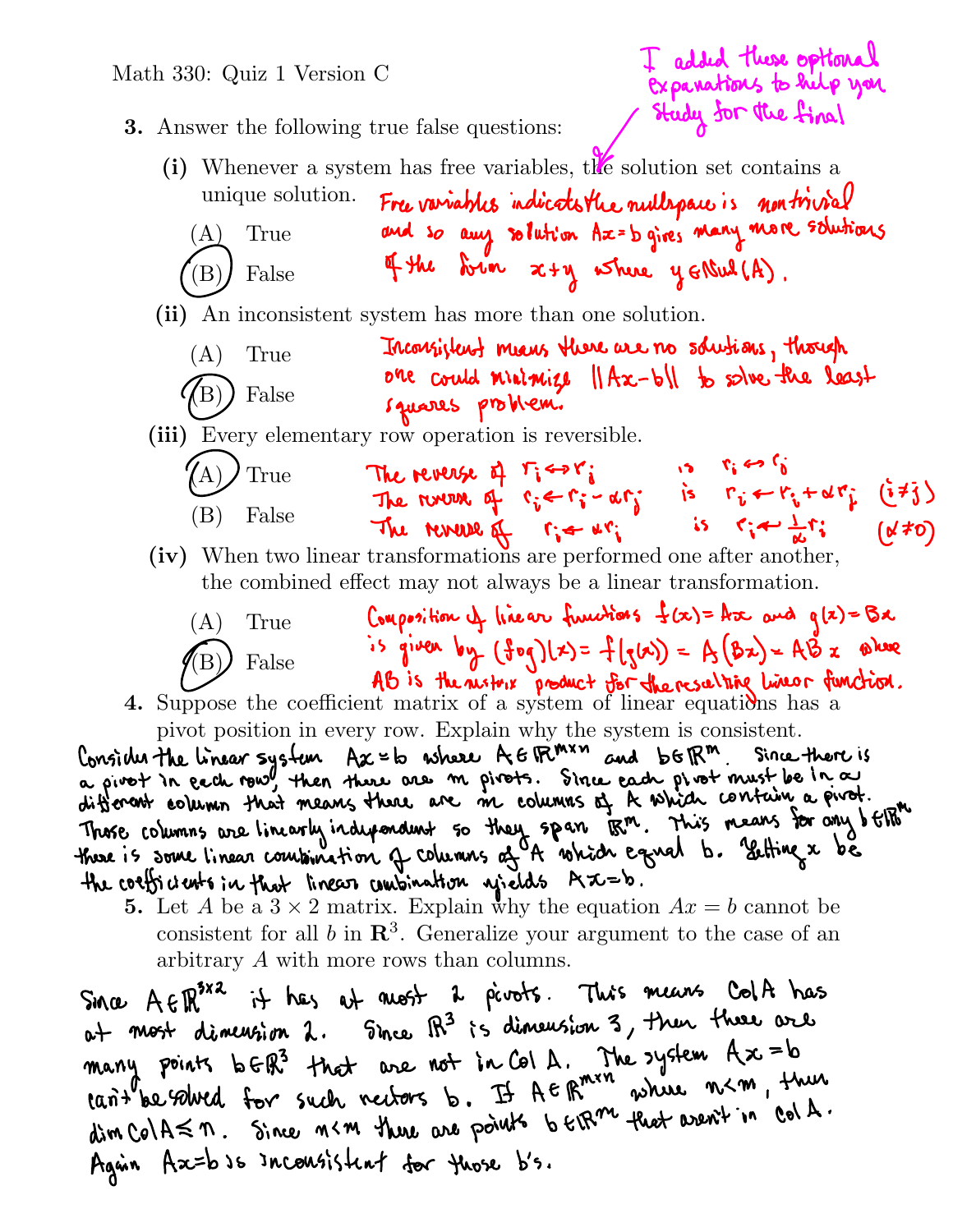## Math 330: Quiz 1 Version C

**6.** Write down the augmented matrix  $\begin{bmatrix} A \end{bmatrix}$  corresponding to the system of linear equations given by

$$
\begin{cases}\nx_1 - 2x_2 + 7x_3 - 2x_4 = 8 \\
-x_1 + 7x_3 + 6x_4 = -3 \\
2x_1 + 3x_2 + x_3 - 3x_4 = 5\n\end{cases}
$$

but do not solve these equations.

$$
\begin{bmatrix} x \mid b \mid = \begin{bmatrix} 1 & -2 & -2 & -2 & 8 \\ -1 & 0 & 7 & 6 & -3 \\ 2 & 3 & 1 & -3 & 5 \end{bmatrix} \end{bmatrix}
$$

7. Suppose  $A \in \mathbb{R}^{2 \times 3}$  is given by

$$
A = \begin{bmatrix} 1 & 2 & 3 \\ 2 & 3 & 4 \end{bmatrix}.
$$

How many free variables does the equation  $Ax = 0$  have? Find all solutions to the equation  $Ax = 0$ .  $\lambda$  $\ddot{\phantom{a}}$  $\sim$  10

$$
\begin{bmatrix} 1 & 2 & 3 \ 2 & 3 & 4 \end{bmatrix}
$$
  
\n
$$
\begin{bmatrix} 1 & 2 & 3 \ 2 & 3 & 4 \end{bmatrix}
$$
  
\n
$$
\begin{bmatrix} 1 & 2 & 3 \ 0 & -1 & -1 \ 0 & 1 & 2 \end{bmatrix}
$$
  
\n
$$
\begin{bmatrix} 1 & 2 & 3 \ 0 & -1 & -1 \ 0 & 1 & 2 \end{bmatrix}
$$
  
\n
$$
\begin{bmatrix} 1 & 2 & 3 \ 0 & -1 & 2 \ 0 & 1 & 2 \end{bmatrix}
$$
  
\n
$$
\begin{bmatrix} 1 & 2 & 3 \ 0 & -1 & 2 \ 0 & 1 & 2 \end{bmatrix}
$$
  
\n
$$
\begin{bmatrix} 1 & 2 & 3 \ 7 & 4 & 7 \ 1 & 2 & 3 \end{bmatrix}
$$
  
\n
$$
\begin{bmatrix} 1 & 2 & 3 \ 7 & 4 & 7 \ 1 & 2 & 3 \end{bmatrix}
$$
  
\n
$$
\begin{bmatrix} 1 & 2 & 3 \ 7 & 4 & 7 \ 1 & 2 & 3 \end{bmatrix}
$$
  
\n
$$
\begin{bmatrix} 1 & 2 & 3 \ 7 & 4 & 7 \ 1 & 2 & 3 \end{bmatrix}
$$
  
\n
$$
\begin{bmatrix} 1 & 2 & 3 \ 1 & 2 & 3 \ 1 & 2 & 3 \end{bmatrix}
$$
  
\n
$$
\begin{bmatrix} 1 & 2 & 3 \ 1 & 2 & 3 \ 1 & 2 & 3 \end{bmatrix}
$$
  
\n
$$
\begin{bmatrix} 1 & 2 & 3 \ 1 & 2 & 3 \ 1 & 2 & 3 \end{bmatrix}
$$
  
\n
$$
\begin{bmatrix} 1 & 2 & 3 \ 1 & 2 & 3 \ 1 & 2 & 3 \end{bmatrix}
$$
  
\n
$$
\begin{bmatrix} 1 & 2 & 3 \ 1 & 2 & 3 \ 1 & 2 & 3 \end{bmatrix}
$$
  
\n
$$
\begin{bmatrix} 1 & 2 & 3 \ 1 & 2 & 3 \ 1 & 2 & 3 \end{bmatrix}
$$
  
\n
$$
\begin{bmatrix} 1 &
$$